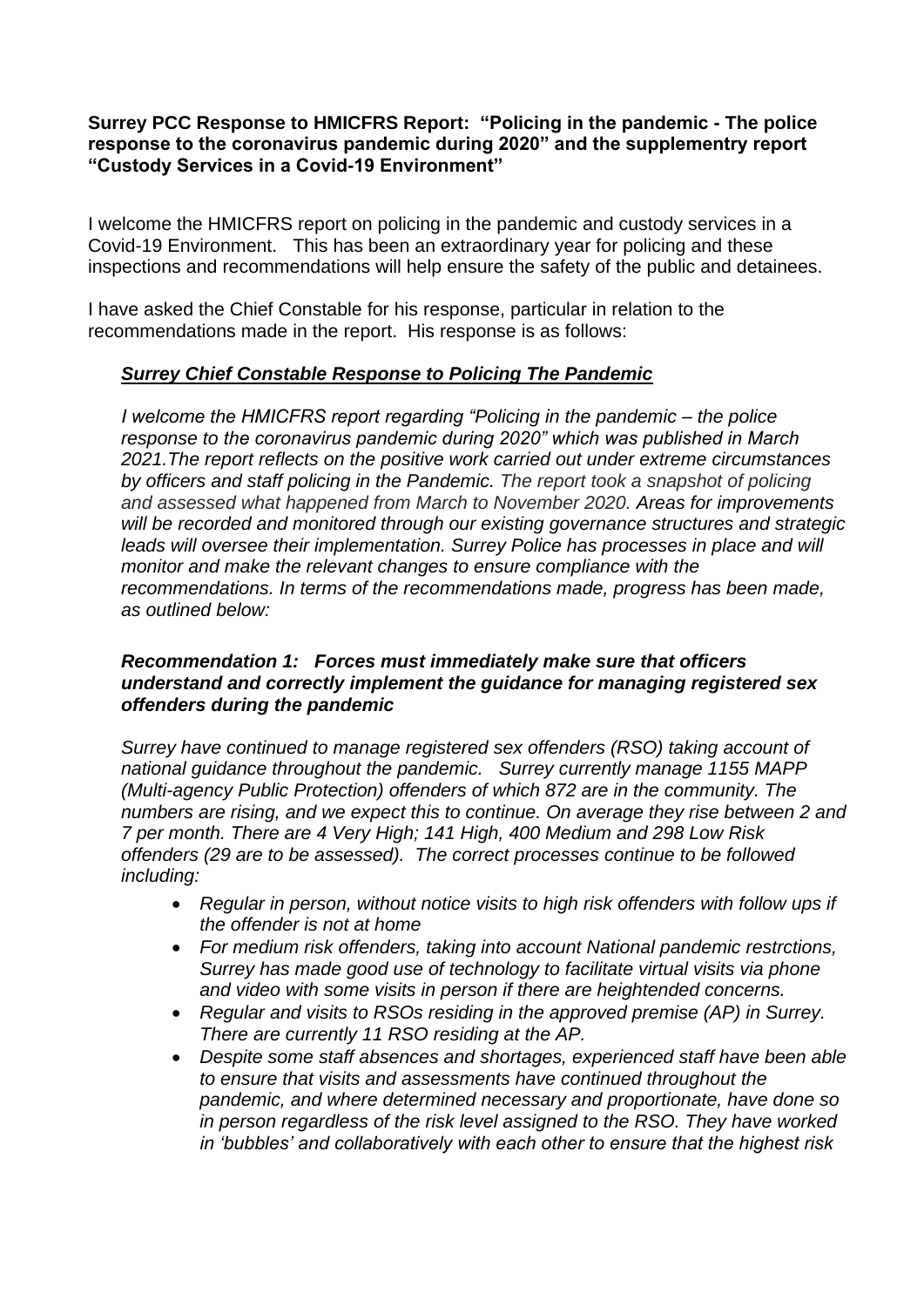*RSOs are prioritised, and continue to be effectively managed across the County.*

#### *Recommendation 2: Forces must immediately make sure they can manage their responses to changes in coronavirus-related legislation. They must ensure frontline officers and staff are clear about the difference between legislation and guidance.*

*Surrey Police through the collaborated operation Apollo have managed any legislative and guidance changes since March 2020. On occasions this has been challenging when legislation has been enacted very quickly and where there can be public confusion between the law and guidance. All legislation and guidance has been in line with national Government directives and in line with national policing stance. Operation Apollo act as the central conduit for any changes in information or direction. These are disseminated to staff via a line managers briefing, updated intranet pages providing a library of information and where necessary fast time force wide messaging followed up by line manager briefings. It is made very clear what is legislation and what is guidance. On occasions we have had to remind external partners of the difference – social distancing being the most common misunderstanding. Surrey officers and staff are well used to the legislation and have been able to react quickly and proportionately to any changes.*

*All policy, guidance and instruction on how to implement Covid legislation has been recorded and updated by the dedicated Gold Commander throughout and provides an audit trail if required. A dedicated bi-Force Gold Group meets regularly and two debriefs have taken place to ensure any learning is captured and implemented.*

#### *Recommendation 3: Forces must immediately put in place a policy to make sure that they follow the guidance and self-isolation directions when members of the workforce come into contact with someone with coronavirus symptoms.*

*The test, track and trace policy has been in place since its inception and is closely monitored and adhered to. The policy is owned by Operation Apollo and there has been extensive guidance and monitoring completed to individuals, line managers and departments. Absence has been monitored on a daily basis to allow trends and spikes to be identified. The work continues now with the dissemination of lateral flow tests and a bespoke APP that has been created for staff to self-report and positive tests and which links directly to internal business systems and the Op Apollo team to identify any new spikes in infection or impact on the workforce. This is in its early stages.*

*Recommendation 4: Forces must immediately make sure that they clearly and consistently record on custody records information about how/when/if detainees are informed of the temporary changes to how they can exercise their rights to legal advice and representation. The record must make clear how any consents are obtained about the way in which legal advice and representation are provided.*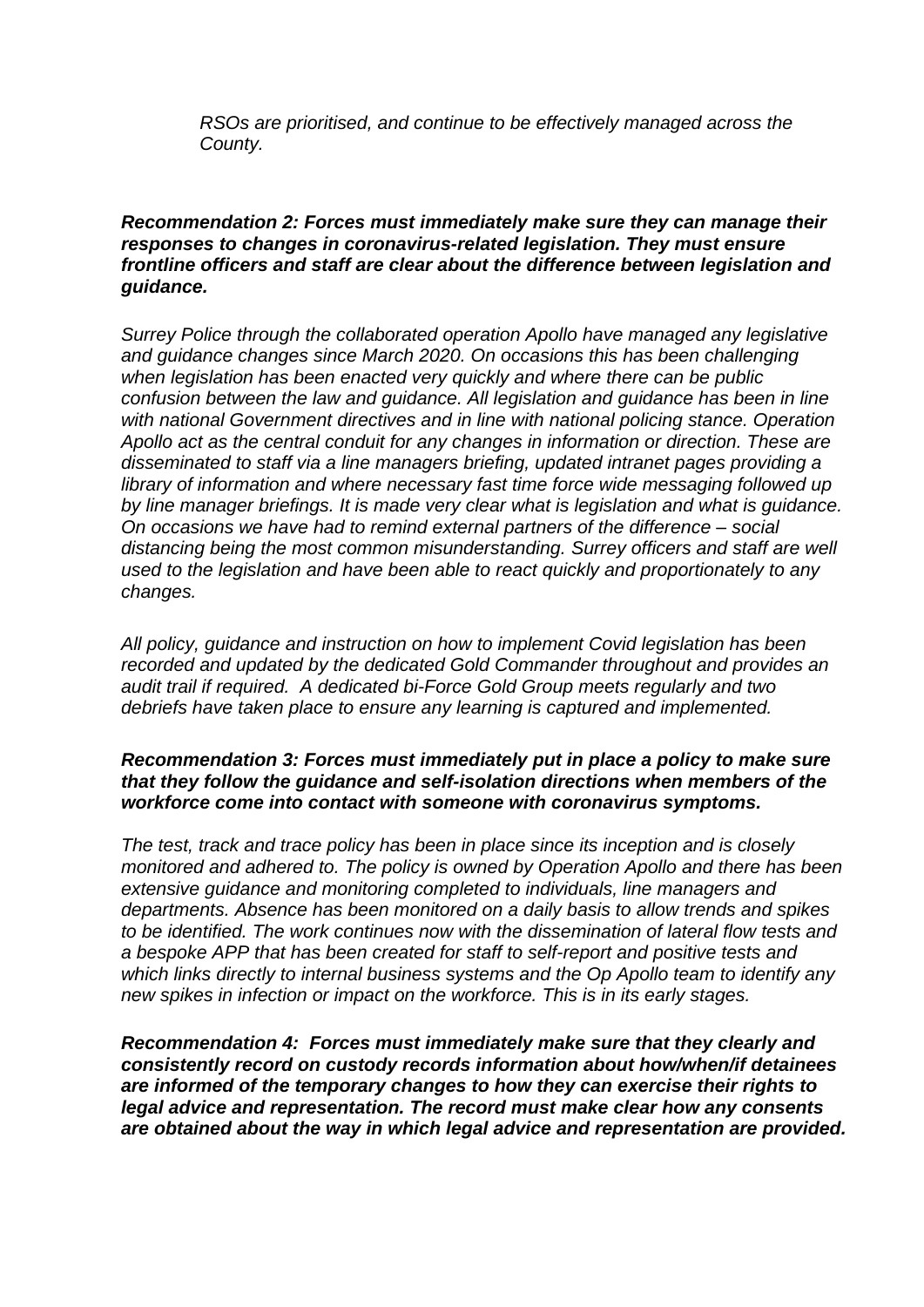*The changes made to the way in which detainees receive their legal rights was a fast time action as a direct response to the pandemic. Surrey Custody responded rapidly and introduced requirements for detainees to have the changes explained to them by a member of custody staff and for the detainees to then sign the custody record consenting to receive legal representation virtually. To aid this process and for uniformity of information passed and consent across all custody records a Niche Pickwording entry was developed and introduced to Surrey Niche and this has been used in all circumstances since. This is again a searchable entry within Niche Custody.*

*Recommendation 5: Within six months, forces must assess the sustainability of any temporary measures introduced during the pandemic that change the way they work. They must understand positive, negative and unintended consequences of the scale and impact of the changes before determining if any of these new ways of working should continue.*

*Work has been carried out since the middle of 2020 entitled 'looking forward' to address the issues mentioned within this recommendation. This work is now quite mature and has been plotting impacts and where there may be opportunities for a future way of working post Covid. In addition debriefs have been held on a regular basis to capture what works and what doesn't. This will be fed into the looking forward work stream. All of these recommendations and changes are actively considered and tracked through the overarching Operation Titan Gold Group and will be reported back to HMICFRS.*

*In terms of the recommendations made within the report on Custody Servcices in a Covid-19 Environment, all have been progressed and are updated below.* 

*Recommendation: To help clarify the custody information that forces collect and use, we recommend that forces:* 

*• track the numbers of detainees with, or suspected of having, COVID-19;* 

*• record and monitor the length of time detainees remain in police custody, and any additional detention times due to waits for virtual remand hearings; • record and monitor the way in which detainees receive their legal rights, and how many receive them by virtual means rather than a solicitor attending in person;* 

*• record the use of bail and released under investigation, and assess any increases in pre-charge bail.*

*All of these recommendations have been implemented in Surrey. The current Surrey custody system allows us to record and track detainees who have or are suspected of having Covid-19, we have worked with our healthcare provider and amended our triage of detainees and documentation to ensure this information is recorded and auditable. Police detention lengths can be accurately monitored and in addition any detainee who is held longer to allow for video remand hearings to take place can also be recorded and analysed as required. Surrey has responded to the introduction of the joint interview protocol and amended entries which are placed on a detainees custody record, this amendment accurately records whether the solicitor attends custody in person or remotely and that the detainee understands and consents to this approach.*